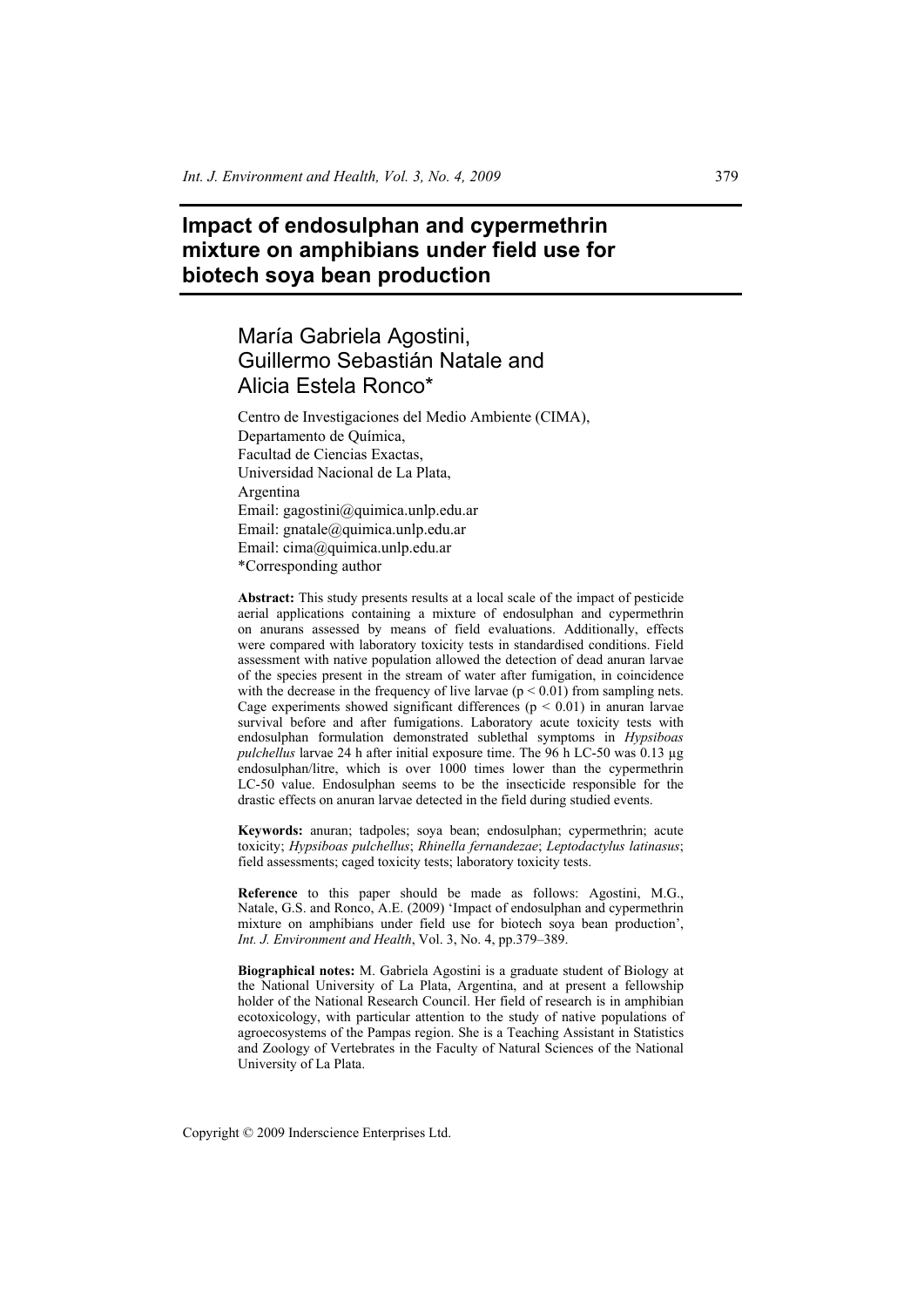Guillermo Sebastián Natale is a member of the research team of the National Research Council. He is a Teaching Assistant in Statistics in the Faculty of Natural Sciences of the National University of La Plata, and also in Environmental Sciences in the Faculty of Sciences of the same university. His research field is amphibian ecotoxicology, studying the impact of agrochemicals in agroecosystems of genetically modified crops of the Pampas region, by means of field and laboratory surveys.

Alicia Estela Ronco is a Senior Research Scientist from the National Research Council, Head of the Environmental Research Centre and Professor at the Faculty of Sciences of the National Research Council. She has expertise in the fields of environmental ecotoxicology, environmental chemistry, environmental pollution and risk assessment. She is author or co-author of more than 120 publications in international, regional or national scientific journals and books chapters in the field of environment.

#### **1 Introduction**

The Argentine Pampa is an area of mild climate and fertile soils developed over deep loessic sediments. Originally it was covered by grasslands and for a long time the farmers employed a mixed system of livestock and crops, mainly wheat and corn. No tillage managerial practices were introduced until the soya bean resistant to glyphosate became available and the direct seeding was adopted by farmers. During the last few decades, the traditional production system has been replaced by intensive soya bean production. Land cultivated with soya beans increased from less than 40,000 ha in the 1970s to 8,300,000 ha at the end of the century (Schvarzer and Tavosnanska, 2007), reaching at present 18 million ha. Pesticide consumption increased from 6 million to 18 million kg only in the period from 1992 to 1997 (Bindraban et al., 2009), and has continued to increase more slowly since then. Formulations of the herbicide glyphosate and the insecticide cypermethrin are the most commonly used, followed by the organophosphate chlorpyrifos and the organochlorinated endosulphan.

Although some recent publications in the region deal with detailed aspects of pesticide effect on the biota (Jergentz et al., 2004a; Jergentz et al., 2004b; Martin and Ronco, 2006; Carriquiriborde et al., 2007; Ronco et al., 2008), the study of overall impact of such vast agricultural intensification is in progress.

Studies under laboratory conditions for the assessment of lethal and sublethal effects of the insecticides endosulphan (Brumhal and Shine, 2003; Goulet and Hontela, 2003; Brunelli et al., 2009) and cypermethrin (Campana et al., 2003; Cabagna et al., 2006) on different species of anuran larvae have shown severe effects associated with these compounds, although there is scarce information on the effects of pesticides on anuran populations from field studies (Relyea, 2004).

The present study presents results at a local scale of the impact on anurans of pesticide aerial applications containing amixture of endosulphan and cypermethrin assessed by means of field studies (native populations and cage experiments). Additionally, the effects of insecticide formulations were compared with laboratory toxicity tests in standardised conditions.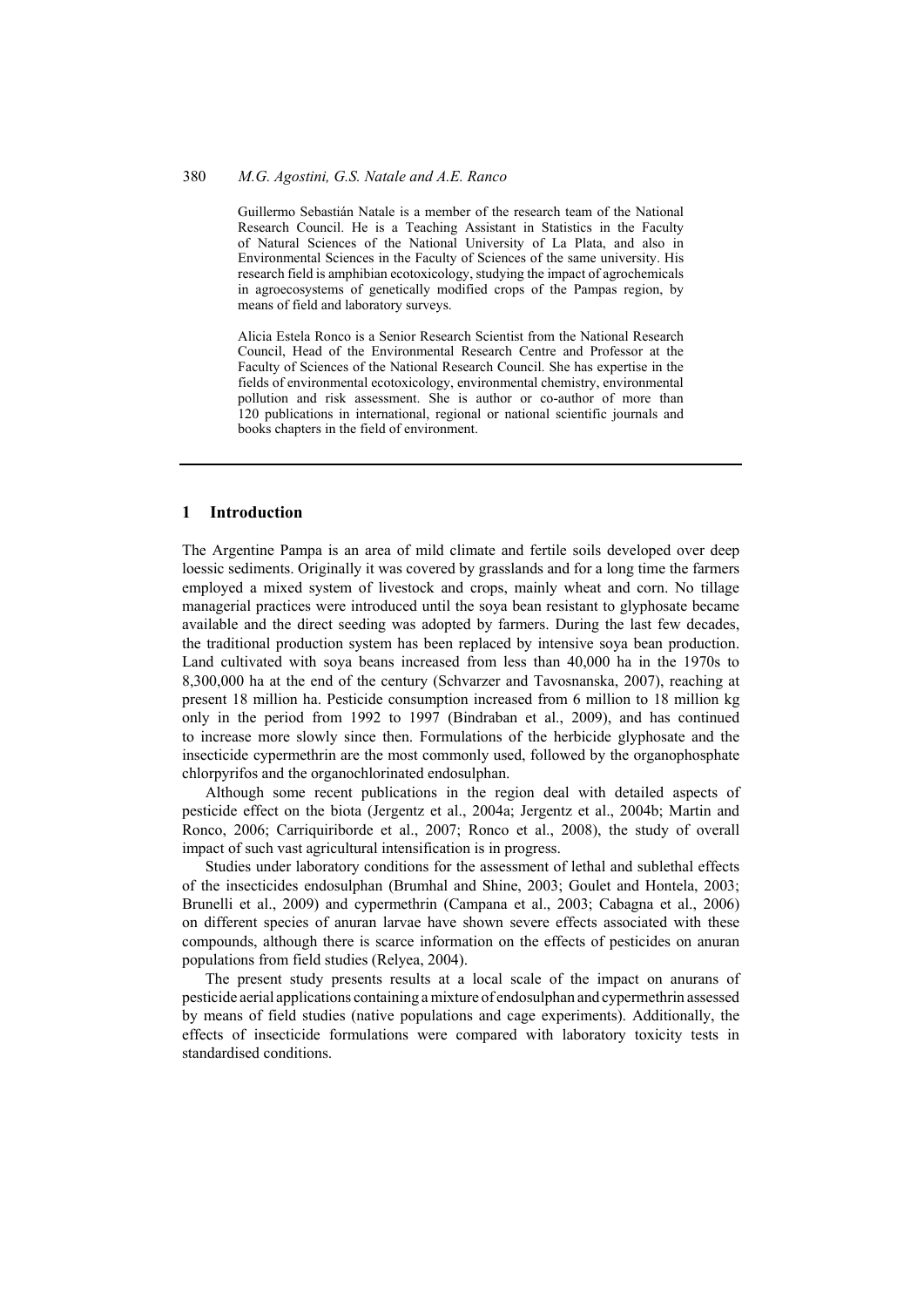# **2 Methods**

### *2.1 Field studies*

Studies were carried out at a local scale in a tributary of El Pescado stream (35°1′ S; 57°51′ W) of the Pampa's Plains, Province of Buenos Aires, Argentina. Three impact sites were situated along 1 km of the stream tributary in a sector traversing a cultivated field plot (Figure 1). Since there is no presence of undisturbed environments in the nearby area (Camilion et al., 2003; Ronco et al., 2007) that could be used as reference sites for comparisons, the strategy taken into account in the present study included comparisons between native anuran populations within the site before and after the fumigation of insecticides.

Two fumigation (aerial applications) events of a mixture of endosulphan (Thionex- $L^{\mathcal{D}}$ formulation,  $35\%$  w/v) and cypermethrin (Sherpa® formulation,  $25\%$  w/v) at a proportion of 700 ml + 150 ml in 100 litre water per ha (total 64 ha) were studied (15 February 2005 and 15 March 2005). Events of potential contamination were taken at the time of pesticide application and the first rain after spray, no further than 15 days after treatment. Registration of pH, temperature and water depth in the stream of water was also done.

# *2.1.1 Assessment of effects on native populations*

The study started during November 2004. Sampling of anuran larvae was done according to the quantitative sampling method (Heyer et al., 1994) for amphibian larvae, with ten replications per site. Sampling was performed using 20 cm diameter hand nets 1 mm mesh with 1 m passing rates, submerged between 10 cm and 30 cm. Net contents were placed on a dish for counting and species determination. Surveys were carried every 15 days during all the soya bean cultivation cycle, counting the number of larvae of each species per net (observed frequency). Particular attention was given to observations of dead individuals 24 h before and after each potential event of contamination, additionally a registration of larvae for counting mortalities or dying organisms along the water stream in the study sector was performed.

# *2.1.2 Assessment of effects on caged organisms*

Field experiments with caged anurans larvae of *Rhinella fernandezae* and *Hypsiboas pulchellus* obtained in the field were performed in 50 cm  $\times$  25 cm  $\times$  25 cm devices built with an iron frame and lined by a net 1 mm mesh, using 20 larvae per cage and three replications. Organisms were placed a week before each spray event and were checked daily. Mortalities were assessed every 24 h after insecticides application in the adjacent soya bean field during the three following days. Dead tadpoles were daily removed from cages during inspections. Devices were placed in the stream of water in vertical position fixed to an iron rod, with the bottom end on top of the sediment surface and top over the surface of the water level.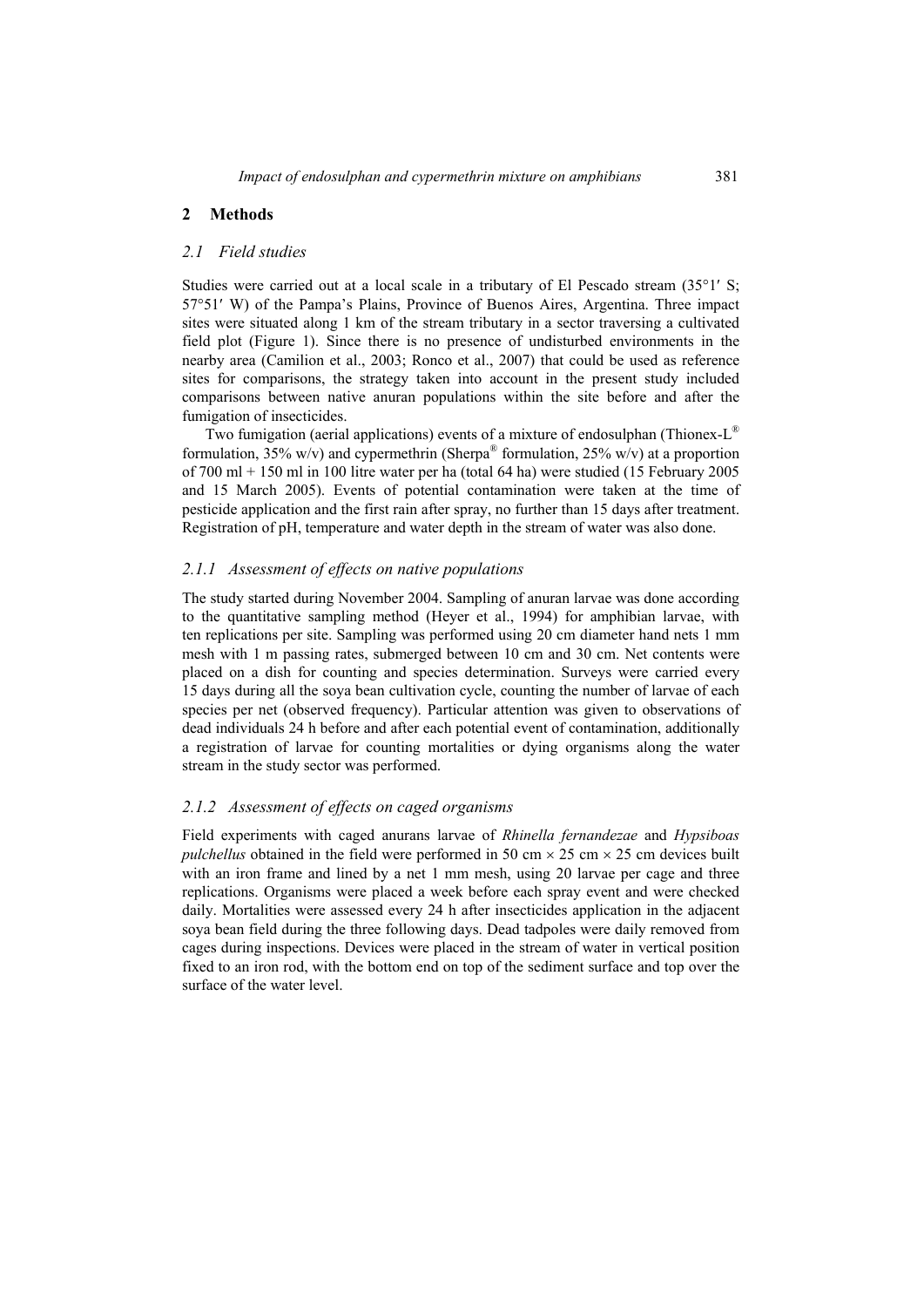**Figure 1** Study site area and stream of water location (S1: site 1, S2: site 2, S3: site 3)

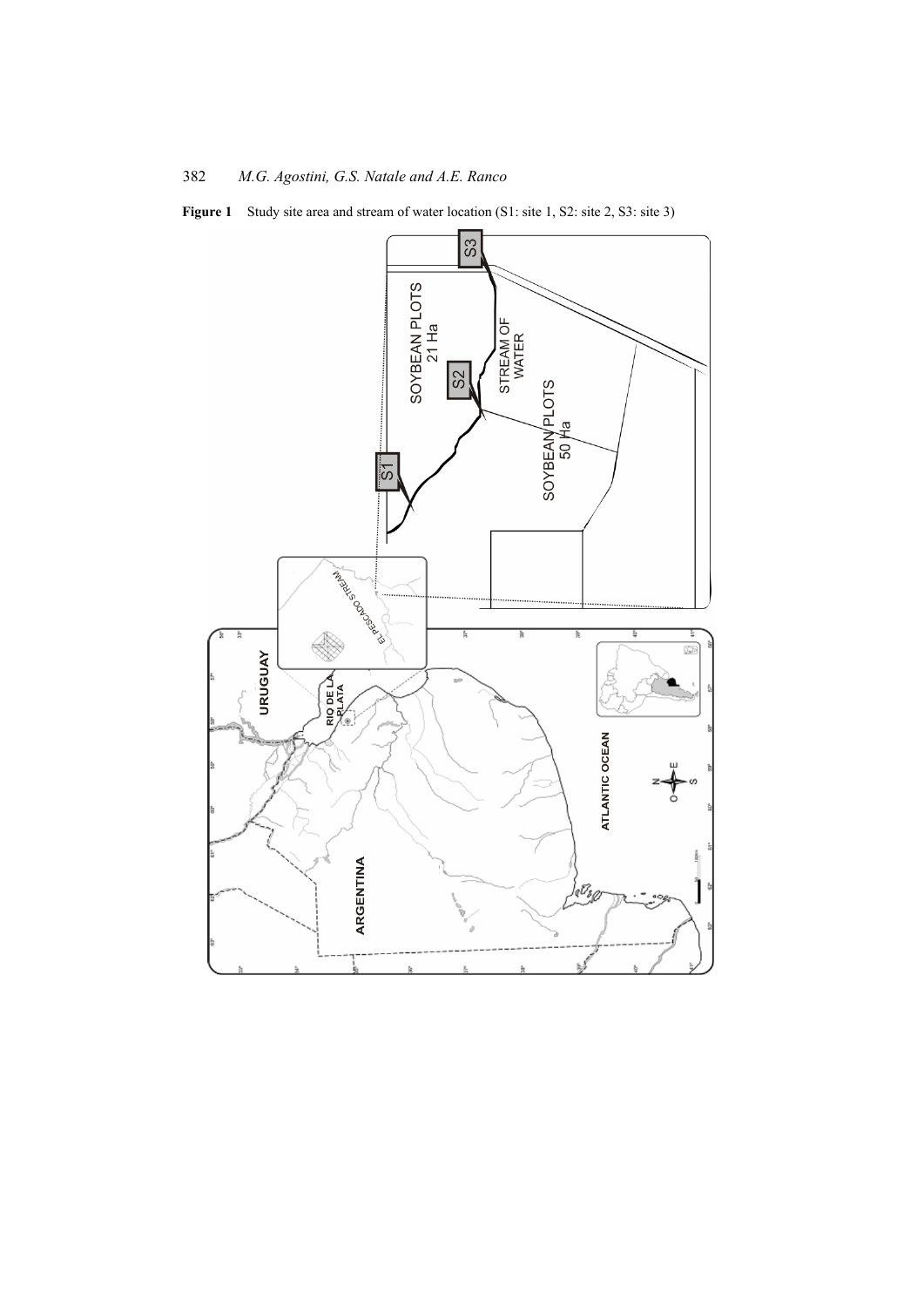### *2.2 Laboratory toxicity tests*

Toxicity tests with anuran larvae were carried out using *H. pulchellus* larvae obtained from a pair in amplexus from a temporary unpolluted pond located in the flood plain of the El Pescado stream (35°01′ S, 57°59′ W) in a region free of agricultural activities (Natale, 2006). Eggs were acclimated in the laboratory at  $25^{\circ}$ C  $\pm$  1 and at a light: darkness ratio 16:8, until organisms reached stage 25 (Gosner, 1960), and then used for testing. Semi-static toxicity tests, with no feeding, were done exposing five organisms per replication, using eight concentrations of Thionex-L® formulation of endosulphan  $(35 \text{ g}:100 \text{ cm}^3)$  between 0.01 µg endosulphan/litre and 1000 µg endosulphan/litre, added of two negative controls and a positive control with 23 mg Cr (VI)/ litre according to Natale et al. (2006), with four replications. Tests were carried out in 1 litre glass jars using 500 ml of test solutions. Testing water was dechlorinated tap water (pH: 7.7–8.3; hardness:  $180-250$  mg  $CaCO<sub>3</sub>/L$ ). The tests were semi-static, with no feeding and with dilution refill every 24 h, time when the corresponding mortality readings were taken. Lethal and sublethal assessment end points (slight or profound narcosis) were measured.

#### *2.3 Statistical analysis*

Larvae frequency comparisons before and after insecticide application, for each sampling site, with data from registers of hand nets samplings of anuran larvae were assessed by means of the goodness fit test using Chi square (Zar, 1999). The observed value was taken from observed frequency (number of live individuals per net), after each application of insecticide event per study site, and the expected value from the observed frequency before each event. A logarithmic transformation was done for  $n =$  the number of individuals per net the variable  $V = \text{Ln} (n + 0.5)$ .

Anuran larvae survival in field caged experiments were analysed by means of the goodness fit test using Chi square (Zar, 1999), considering as observed value the mean number of alive organisms in each cage after the event of potential contamination, and as expected value the number of alive organisms at initial time of experiment.

Laboratory toxicity tests were analysed by Probit analysis (Finney, 1971) and LC-50 values and the 95% confidence interval were calculated from estimated dose-response curves using the Probit Analysis Program, version 1.5 (USEPA, 1999).

### **3 Results**

Mean water temperature, maximum and minimum were 25.5 (21.0–32.0)°C. Water levels ranged from 25.7 cm through 63.3 cm between sites. The pH remained between 6.5 and 7.0. No rain events occurred after 15 days of insecticides application in any of the studied events due to an unusual dry period in the region. Hence, assessment of the effects of the insecticides runoff could not be done.

During the study three species of larvae were detected, listed as follows in order from the most to the least abundant: *Hypsiboas pulchellus*, *Rhinella fernandezae* and *Leptodactylus latinasus*.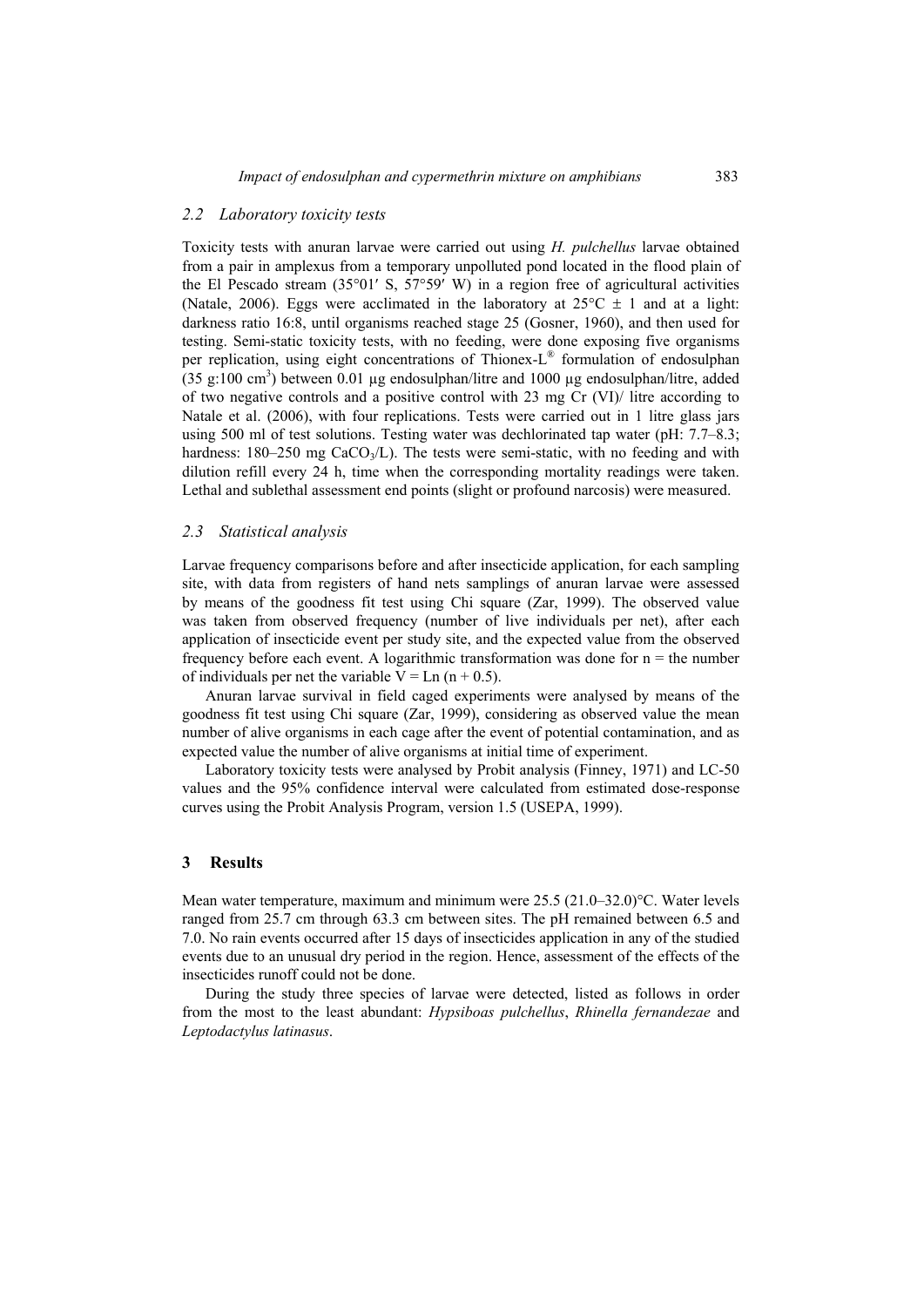# *3.1 Field studies*

## *3.1.1 Effects on native populations*

Field assessment with native population allowed detection in both of the events of endosulphan-cypermethrin mixture applications dead anuran larvae of the species present in the stream of water, in coincidence with the decrease in the frequency of dead larvae detected in the samplings with nets (Figure 2). Also, dead invertebrates and fish were observed. Statistical analysis of results from larvae survival counting in each site by means of the Chi square test showed significant differences ( $p < 0.01$ ) for sites 1 and 2 in both events. Site 3 only showed significant differences in the second spray event  $(p < 0.01)$ .

**Figure 2** Observed frequency of larvae (mean number of each species per net) found in the stream of water during samplings performed every 15 days. Arrows show application events of the cypermethrin-endosulphan mixture (R.f.: *R. fernandezae*, H.p.: *H. pulchellus*, L.l.: *L. latinasus*)



# *3.1.2 Effect on caged organisms*

Results of the goodness fit test showed significant differences ( $p < 0.01$ ) between the observed and expected frequencies of live organisms in both events. Percentages of mortalities before and after events of potential contamination could be seen in Table 1.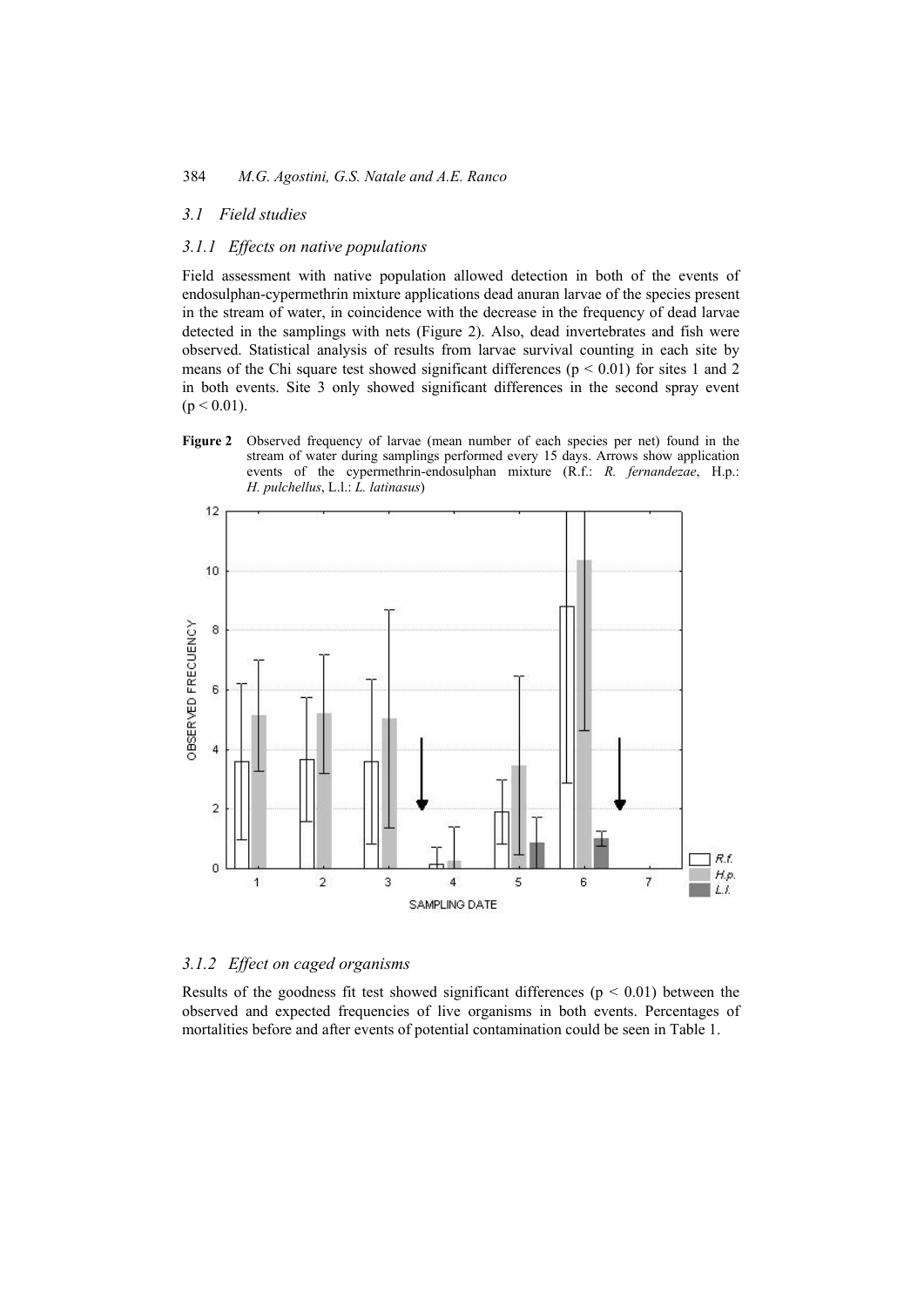Table 1 Percentage of survival in caged experiments for each application event of an endosulphan-cypemethrin mixture, according to the test species and study site

|                      | <i>First event</i> |         | Second event |         |
|----------------------|--------------------|---------|--------------|---------|
| <i>Species</i>       | Si                 | S2      |              |         |
| Hypsiboas pulchellus | 25%                | $37\%*$ | -            | _       |
| Rhinella fernandezae | $27\%*$            | $57\%*$ | $66\%*$      | $40\%*$ |

Notes: \*significant differences ( $p < 0.01$ ). S1: site 1; S2: site 2.

# *3.2 Laboratory toxicity tests*

## *3.2.1 Sublethal effects*

Sublethal symptoms (slight and strong narcosis) could be detected 24 h after initial time of exposure (Table 2) with tested *H. pulchellus* larvae. Surprisingly, in all the dilutions sublethal effects were detected on the 100% of the 20 tested individuals of the corresponding dilution. The observed sublethal responses were none or all for each of the assessed concentrations.

| Table 2 | Letal and sublethal effects of endosulphan on H. pulchellus larvae at different<br>exposure times in laboratory toxicity tests |  |  |
|---------|--------------------------------------------------------------------------------------------------------------------------------|--|--|
|         | Exposure time (h)                                                                                                              |  |  |

|                         | <i>Exposure time <math>(h)</math></i> |                |             |             |
|-------------------------|---------------------------------------|----------------|-------------|-------------|
| Endosulphan $(\mu g/L)$ | 24                                    | 48             | 72          | 96          |
| 0.01                    | <b>SN</b>                             | <b>SN</b>      | <b>NORM</b> | <b>NORM</b> |
| 0.1                     | SN                                    | <b>SN</b>      | <b>NORM</b> | <b>NORM</b> |
|                         | <b>SN</b>                             | PN             | MO          | MO          |
| 5                       | <b>SN</b>                             | PN             | MO          | MO          |
| 10                      | <b>SN</b>                             | MO             | <b>MO</b>   | <b>MO</b>   |
| 50                      | <b>SN</b>                             | MO             | MO          | MO          |
| 100                     | <b>MO</b>                             | M <sub>O</sub> | MO          | MO          |
| 1000                    | MO                                    | MO             | MO          | MO          |
| 0 (Control group)       | <b>NORM</b>                           | <b>NORM</b>    | <b>NORM</b> | <b>NORM</b> |

Notes: SN: slight narcosis; PN: profound narcosis; MO: mortality; NORM: normal.

# *3.2.2 Lethal effects*

Table 2 also shows the concentrations at which mortalities were detected at different exposure times. A different behaviour was seen between the lethal and sublethal observations. An expected gradual increasing response (percentages of dead/alive individuals) was correlated with the increment of endosulphan concentrations allowing the application of Probit analysis for statistical end-point estimations (Table 3).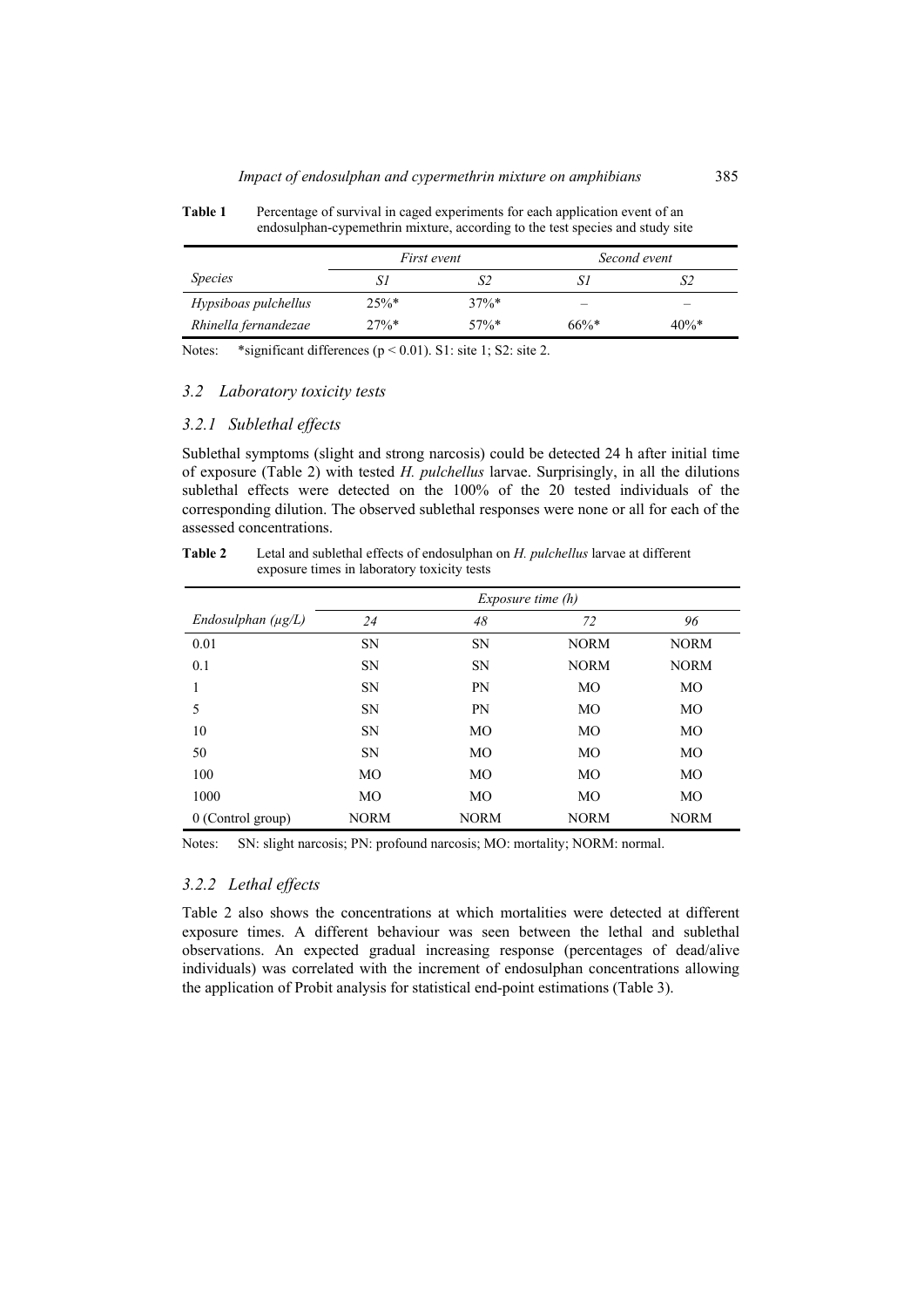|         | 24h         | 48 h            | 72 h          | 96 h          |
|---------|-------------|-----------------|---------------|---------------|
| $LC-50$ | 64.47       | 40.70           | 0.78          | 0.13          |
| CI 95%  | 45.00-91.84 | $28.01 - 59.61$ | $0.44 - 1.23$ | $0.07 - 0.24$ |
| n       | 4           |                 | 4             | 4             |
| a       | $-0.6450$   | 1.2266          | 5.2343        | 6.5310        |
| b       | 3.1199      | 2.344           | 2.1404        | 1.7366        |

**Table 3** Toxicity data for endosulphan given as LC-50 values with a 95% confidence interval (CI)

Notes:  $n =$  number of pairs of x, y values;  $a = y$  intercept (elevation),  $b =$  regression coefficient (slope).

#### **4 Discussion**

The observed results have clearly shown drastic effects on two species of anuran larvae in relation to the mixture application of endosulphan-cypermethrin insecticides assessed by means of field assessments along a stream of water traversing a soya bean plot at a local scale. Having in mind that previous reports in the same place with equivalent methods have shown very low effects associated to cypermethrin applications (Ronco et al., 2008), the effects here reported could be mainly related to the toxicity of endosulphan by itself, or furthermore to additional toxicity due to its mixture with cypermethrin. Both of the species, *R. fernandezae* and *H. pulchellus*, used for testing in caged field experiments responded similarly in both application events. Detected mortalities in these experiments coincide with findings of dead anuran larvae in the stream of water, together with dead aquatic invertebrates and fish after fumigations. Additionally, the laboratory toxicity tests reported here with larvae of *H. pulchellus* have also demonstrated for the same formulation of endosulphan high levels of acute lethal and sublethal effects.

The relative acute toxicity (96 h exposure) of endosulphan and cypermethrin on *H. pulchellus* was compared by means of the Chemical Hazard Index (CHI) proposed by Birge et al. (2000) using *Oncorhynchus mykiss* LC-50 values for each toxicant as reference. Using the laboratory toxicity data of endosulphan obtained here and the LC-50 value for the reference species obtained by Capkin et al. (2006), a CHI (96 h LC-50): 0.13/1.75 = 0.074 was obtained. Also, taking into account the sensitivity of *H. pulchellus* to cypermethrin (given as the nominal values of the a.i. in Sherpa<sup>®</sup> formulation), with an LC-50 value and the 95% confidence interval of 241.9 [149.4–415.4] μg cypermethrin/L (unpublished data), and the LC-50 value for the reference species obtained by Stephenson (1982), the CHI (96 h LC-50):  $241.9/2.8 = 86.393$ . This analysis shows that *H. pulchellus* is very sensitive to endosulphan and less sensitive to cypermethrin in comparison to the reference fish species. Also, it shows that endosulphan is 1860 fold more toxic to this anuran species than cypermethrin.

With the 96 h LC-50 data from the literature for amphibian larvae to endosulphan and cypermethrin from the ECOTOX Release 4.0 (http://cfpub.epa.gov/ecotox/) and the index proposed by Birge et al. (2000) we could compare the acute toxicity of endosulphan to *H. pulchellus* (CHI = 0.074) with published CHI values for other anuran species. It can be observed that this species is more sensitive than *Bufo bufo* 0.246 (Brunelli et al., 2009), *Rana tigrina* 1.028 (Gopal et al., 1981), *Rana clamitans* 8.571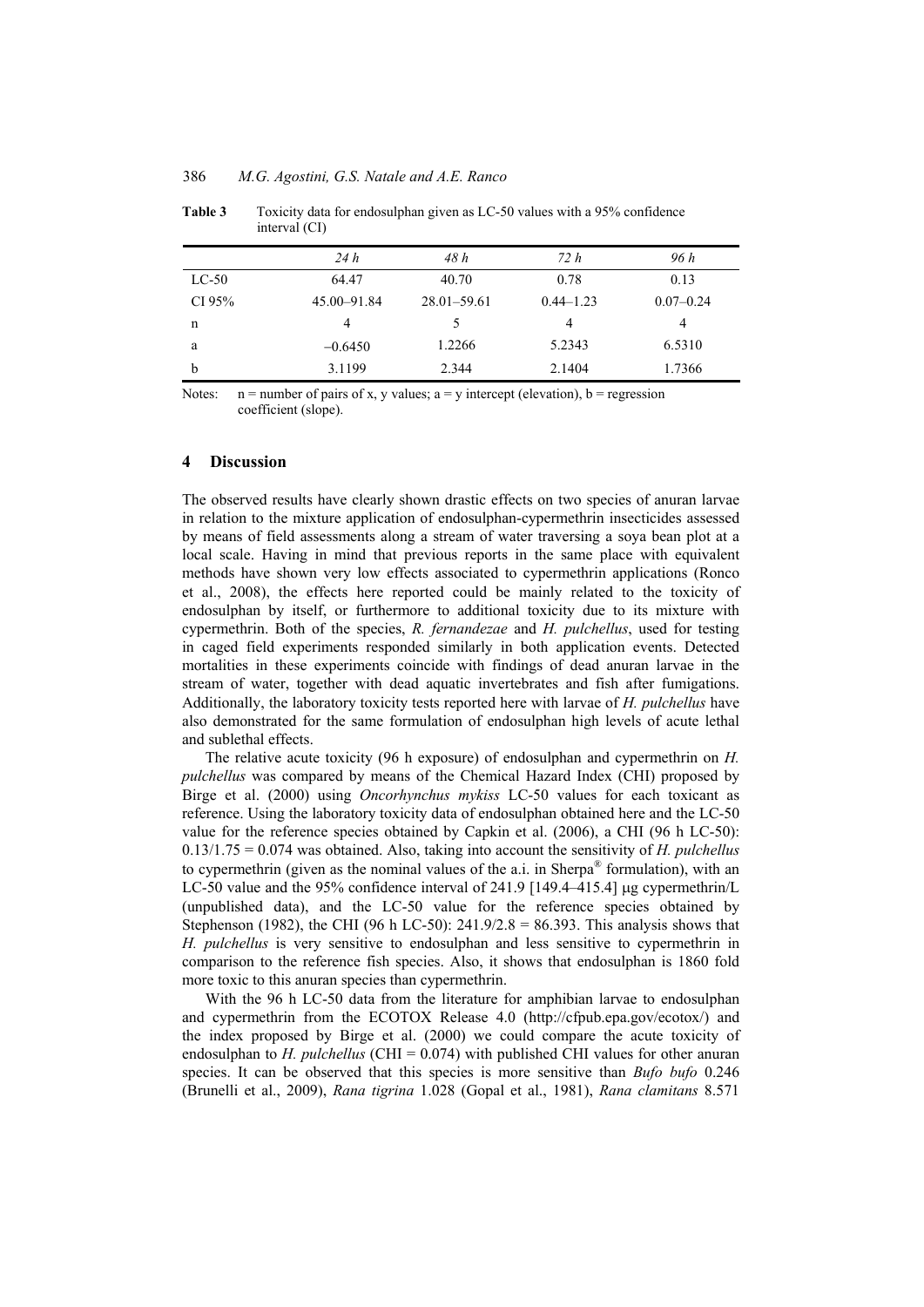(Harris et al., 1998) and *Bufo melanostictus* 70.286 (Vardia et al, 1984). Also, Lajmanovich et al. (2005) demonstrated micronucleous induction in erythrocytes of *H. pulchellus* at concentrations below 0.010 mg/L endosulphan in laboratory exposure tests.

Fort the case of cypermethrin, it was possible to estimate only one CHI value for the autochthonous species *Physalaemus biligonigerus* of 46.071, taking into account the 96 h LC-50 obtained by Izaguirre et al. (2000). These authors also demonstrated that a concentration of 12.9 µg/L induced apoptotic cell in prometamorphic larvae developing brain.

Additionally, the Predicted Environmental Concentration (PEC) of the insecticides taking into account the stream of water characteristics and the quantities of compounds used was estimated. If we consider that the area of the stream of water was  $3,239.43 \text{ m}^2$ (estimated from a satellite image Digital Globe, ID 1010010002E3FD02, at the spray date, available from Google Earth, georeferenced, and using GIS Kosmo software to estimate the corresponding area), the mean water depth (40 cm), and the amount of products used (245 g endosulphan and 37.5 g cypermethrin per ha), the concentrations would be 61.2  $\mu$ g/L of endosulphan and 9.4  $\mu$ g/L of cypermethrin. If we take into account this information it can be seen the endosulphan PEC is much above the LC-50 value here reported. Furthermore, the cypermethrin PEC is below the corresponding LC-50 value. Hence, it could be attributed to endosulphan the majority of the toxic load. If we now consider the existent reports from the literature on studies of the toxicity of mixtures with both insecticides indicating no interactions (Price, 1981), we can conclude that information from the present study provides further elements for considering that endosulphan is the insecticide responsible for the drastic effects on anuran larvae detected in the field during the studied events. The present field surveys and laboratory assessments on the effects of endosulphan on anuran larvae, together with the existent information on the lethal and sublethal effects on other anuran species, provides further knowledge supporting the high risks associated to the use of the endosulphan in agroecosystems.

## **Acknowledgements**

Funds for the study were from ANPCyT Project PIP-38350, Argentinean Secretariat of Science and Technology. Authors wish to thank Raúl Herrera for assistance in image processing.

#### **References**

- Bindraban, P.S., Franke, A.C., Ferraro, D.O., Ghersa, C.M., Lotz, L.A.P., Nepomuceno, A., Smulders, M.J.M. and van de Wiel, C.C.M. (2009) *GM-related Sustainability: Agroecological Impacts, Risks and Opportunities of Soy Production in Argentina and Brazil*, Plant Research International B.V., Wageningen.
- Birge, W.J., Westerman, A.G. and Spromberg, J.A. (2000) 'Comparative toxicity and risk assessment of amphibians', Chapter 14a, in Sparling, D.W., Linder, G. and Bishop, C.A. (Eds): *Ecotoxicology of Amphibians and Reptiles*, Society of Environmental Toxicology and Chemistry, Pensacola.
- Broomhall, S. and Shine, R. (2003) 'Effects of the insecticide endosulfan and presence of congeneric tadpoles on australian treefrog (*Litoria freycineti*) tadpoles', *Archives of Environmental Contamination and Toxicology*, Vol. 45, pp.221–226.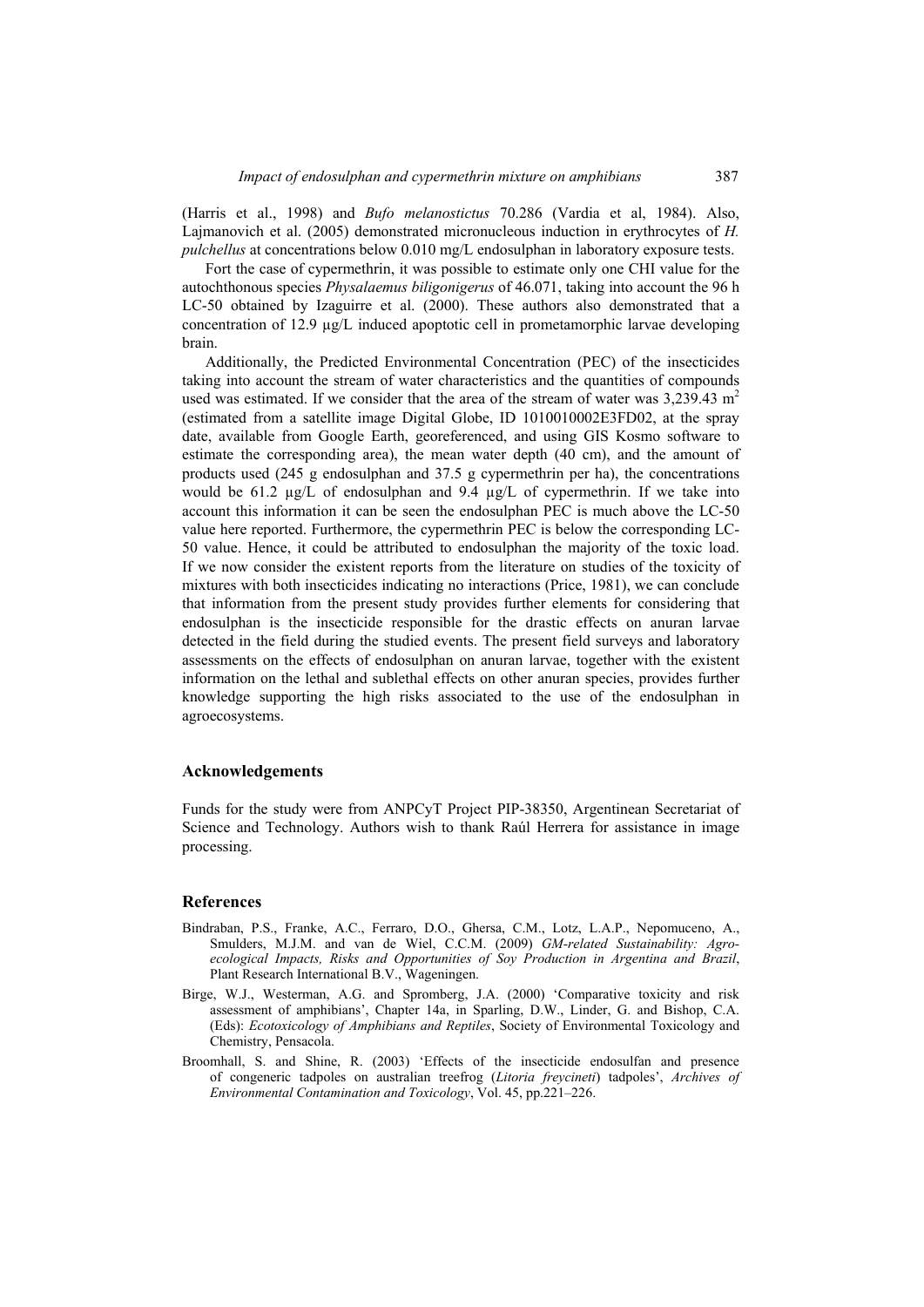- Brunelli, E., Bernabò, I., Bergb, C., Lundstedt-Enkel, K., Bonaccia, A. and Tripepia, S. (2009) 'Environmentally relevant concentrations of endosulfan impair development, metamorphosis and behaviour in *Bufo bufo* tadpoles', *Aquatic Toxicology*, Vol. 91, pp.135–142.
- Cabagna, M.C., Lajmanovich, R.C., Peltzer, P.M., Attademo, M.A. and Ale, E. (2006) 'Induction of micronuclei in tadpoles of *Odontophrynus americanus* (Amphibia: Leptodactylidae) by the pyrethroid insecticide cypermethrin', *Toxicology and Environmental Chemistry*, Vol. 88, No. 4, pp.729–737.
- Camilion, M.C., Manassero, M.J., Hurtado, M.A. and Ronco, A.R. (2003) 'Copper, lead and zinc distribution in soils and sediments of the south western coast of the Río de la Plata estuary', *Journal of Soils and Sediments*, Vol. 3, No. 3, pp.213–220.
- Campana, M.A., Panzeri, A.M., Moreno, V.J. and Dulout, F.N. (2003) 'Micronuclei induction in Rana catesbeiana tadpoles by the pyrethroid insecticide lambda-cyhalothrin', *Genetics Molecular Biology*, Vol. 26, pp.99–103.
- Capkin, E., Altinok, I. and Karahan, S. (2006) 'Water quality and fish size affect toxicity of endosulfan, an organochlorine pesticide to rainbow trout', *Chemosphere*, Vol. 64, pp.1793–1800.
- Carriquiriborde, P., Díaz, J., Mugni, H., Bonetto, C. and Ronco, A.E. (2007) 'Impact of cypermethrin on stream fish populations under field use in biotech-soybean production', *Chemosphere*, Vol. 68, pp.613–621.
- Finney, D.J. (1971) *Probit Analysis*, Cambridge University Press, London.
- Gopal, K., Khanna, R.N., Anand, M. and Gupta, G.S.D. (1981) 'The acute toxicity of endosulfan to fresh-water organisms', *Toxicology Letters (Amst.)*, Vol. 7, pp.453–456.
- Gosner, K.L. (1960) 'A simplified table for staging anuran embryos and larvae with notes on identification', *Herpetologica*, Vol. 16, pp.183–190.
- Goulet, B.N. and Hontela, A. (2003) 'Toxicity of cadmium, endosulfan, and atrazine in adrenal steroidogenic cells of two amphibians species, *Xenopus Laevis* and *Rana Catesbiana*', *Environmental Toxicology and Chemistry*, Vol. 22, pp.2106–2113.
- Harris, M.L., Bishop, C.A., Struger, J., Ripley, B. and Bogart, J.P. (1998) 'The functional integrity of northern leopard frog (*Rana pipiens*) and green frog (*Rana clamitans*) populations in orchard wetlands. II. Effects of pesticides and eutrophic conditions on early life stage development', *Environmental Toxicology and Chemistry*, Vol. 17, No. 7, pp.1351–1363.
- Heyer, R.W., Donnelly, M.A., McDiarmid, R.W., Hayek, L.C. and Foster, M.S. (1994) *Measuring and Monitoring Biological Diversity*, Smithsonian Institution Press, Washington DC.
- Izaguirre, M.F., Lajmanovich, R.C., Peltzer, P.M., Soler, A.P. and Casco, V.H. (2000) 'Cypermethrin-induced apoptosis in the telencephalon of *Physalaemus biligonigerus* tadpoles (Anura: Leptodactylidae)', *Bulletin of Environmental Contamination and Toxicology*, Vol. 65, No. 4, pp.501–507.
- Jergentz, S., Mugni, H., Bonetto, C. and Schulz, R. (2004a) 'Runoff-related endosulfan contamination and aquatic macroinvertebrate response in rural basins near Buenos Aires, Argentina', *Archives of Environmental Contamination and Toxicology*, Vol. 46, pp.345–352.
- Jergentz, S., Pessacq, P., Mugni, H., Bonetto, C. and Schulz, R. (2004b) 'Linking in situ bioassays and dynamics of macroinvertebrates to assess agricultural contamination in streams of the Argentine pampa', *Environmental Ecotoxicology and Safety*, Vol. 59, pp.133–141.
- Lajmanovich, R.C., Cabagna, M., Peltzer, P.M., Stringhini, G.A. and Attademo, A.M. (2005) 'Micronucleus induction in erythrocytes of the *Hyla pulchella* tadpoles (Amphibia: Hylidae) exposed to insecticide endosulfan', *Mutation Research*, Vol. 587, pp.67–72.
- Martin, M.L. and Ronco, A.E. (2006) 'Effects of mixtures of pesticides used in the direct seeding technique on non-target plants', *Bulletin of Environmental Contamination and Toxicology*, Vol. 77, pp.228–236.
- Natale, G.S. (2006) *Análisis Ecotoxicológico de una Comunidad de Anuros de la Región Pampeana: Efecto del Cr(VI) Sobre Embriones y Larvas de Distintas Especies de una Taxocomunidad*, PhD Thesis, Universidad Nacional de La Plata, Buenos Aires.